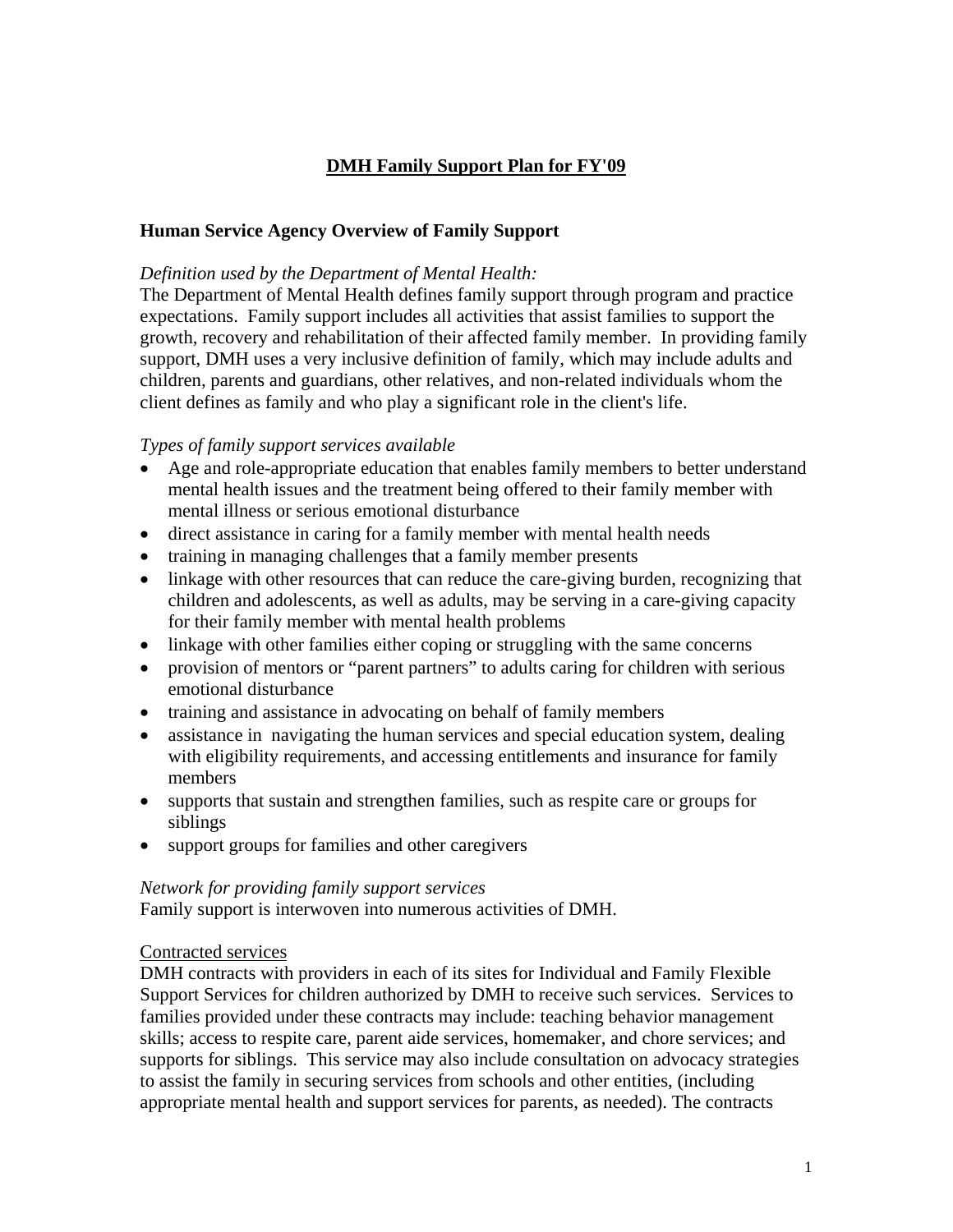include money for purchasing individualized services to address unique challenges faced by families. DMH also has specific respite care contracts.

DMH funds family support specialists as part of the joint Department of Children and Families<sup>[1](#page-1-0)</sup>-DMH Collaborative Assessment Program (CAP). Families going through CAP, an assessment and crisis stabilization process for children at risk of out-of-home placement, are offered the help of parent partners, individuals who have raised children with mental health problems and who can assist CAP parents in figuring out their needs and how to get them met.

DMH funds at least one person in each Area to assist individuals by telephone and to facilitate parent support groups that offer emotional support, provide education about mental health needs and state of the art treatment, teach advocacy strategies, and serve as a self-help venue for parents or other caregivers. Family support specialists are sensitive to the challenges of parents coping with stress who may have mental health needs themselves, and the specialists are trained to support parents in accessing appropriate services. Parents in the support groups decide how the group can best meet their needs and often invite community members and various professionals to offer them technical assistance and training on selected topics. Services available through these family support specialists are available to all parents of children and adolescents with behavioral, emotional or mental health challenges, whether or not their child is involved with a state agency.

DMH funded services for adults with mental illness also provide support to the families of adult clients, provided the adult client has consented to having his family aware of his situation and involved. Family support is provided for both clients living at home with mental illness and those who are not. Services that involve families of adults include: the Program of Assertive Community Treatment (PACT) which makes intensive supports for the adult and family available 24 hours a day; Community Rehabilitative Support activities; and Supported Housing services, particularly in cases where a client resides at his family home and receives residential and rehabilitative support there. In these programs staff not only provide direct service to the client, but provide coordination, referral, and support services to household members and help them achieve a realistic understanding of the nature of their family member's mental illness, its treatment and its prognosis.

DMH provides funding to the Massachusetts Chapter of the National Alliance for the Mentally Ill (NAMI-Mass) and the Parent Professional Advocacy League (PAL) for educational programs for families. Both PAL and NAMI do trainings for providers to help them understand the family perspective and for community groups.

#### Case management

The Department's goal is to provide each eligible client with a case manager. Virtually all case management for children, and some of it for adults, can be defined as family

<span id="page-1-0"></span> $\frac{1}{1}$ <sup>1</sup> The Department of Social Services (DSS) was recently renamed by the Legislature as the Department of Children and Families (DCF).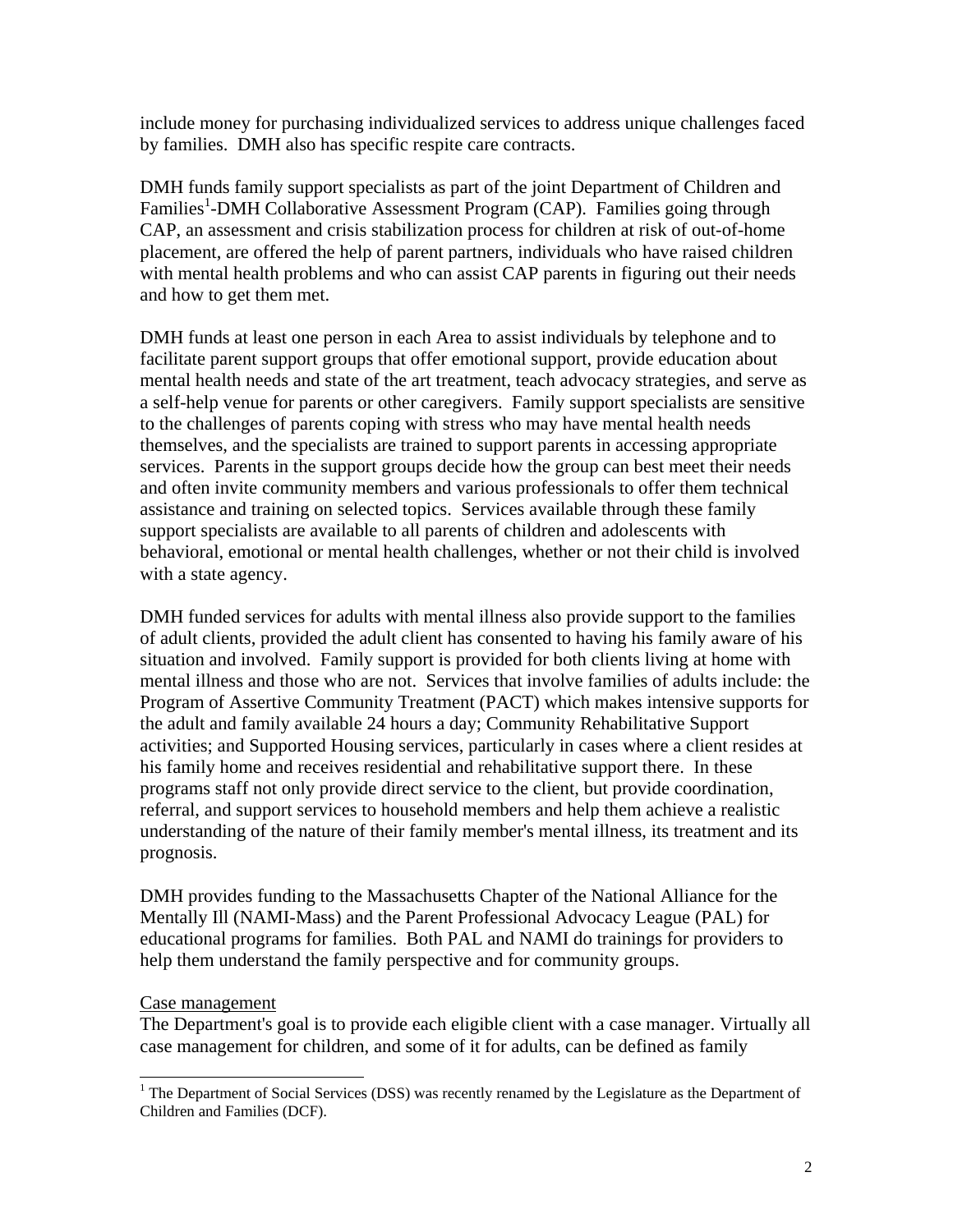support, in that assisting an individual to access services they need provides benefits to the entire family. For adults living at home, much of case management support is directed to assisting the family. Even if the adult is living out-of-home, case managers work with the adult's family so long as the adult has given consent. Case Managers for children, adolescents, and adults help families think through the effects of the affected person's mental health problems on their lives, identify their strengths and the resources, and outside resources and supports to promote the client's recovery and growth. Case managers link families with assistance for themselves as well as for the client as part of the service planning process, and are the people families turn to for help in case of crises and unexpected events. They work with clients and their family members to develop advance plans for managing crises and to minimize family disruption in times of unexpected events. Case managers authorize the provision of services which directly support the family's care-giving capacity, help families get benefits for the client, and assist families in advocating with other entities for services and supports.

### *Process used to get input on the plan from families of individuals who receive DMHfunded services*

- DMH Area and Site boards regularly participate in needs assessments and program planning. (Ongoing)
- The Mental Health Planning Council, a federally mandated body including consumers and family members of adults, adolescents and children, meets throughout the year. (Ongoing)
- NAMI and PAL are in frequent communication with the Department regarding issues of concerns to family members. (Ongoing)
- Meetings have been held with parents of children with SED as part of the planning process for implementation of the Children's Behavioral Health Initiative (CBHI) of which the Rosie D remedy is the first phase.<sup>[2](#page-2-0)</sup> The purpose of these meetings is to gain better understanding of the services families are seeking and how they might best be delivered.

#### **The Plan**

Input from families about needed supports and services has been a key element of the pre-procurement planning process in which DMH has been engaged for the past two years. There will continue to be vehicles for significant family input into system redesign as the department reviews its activities. Family support is one of the service elements that will be included in the adult system re-procurement planned for FY'09. As part of the process a Request for Information (RFI) has been posted on COMM-PASS to which

<span id="page-2-0"></span><sup>&</sup>lt;sup>2</sup>  $2$  The CBHI reflects the commitment of the Executive Office of Health and Human Services to creating a children's behavioral health system that is integrated across agencies that will enhance service provision while increasing efficiency and reducing duplication of services and costs.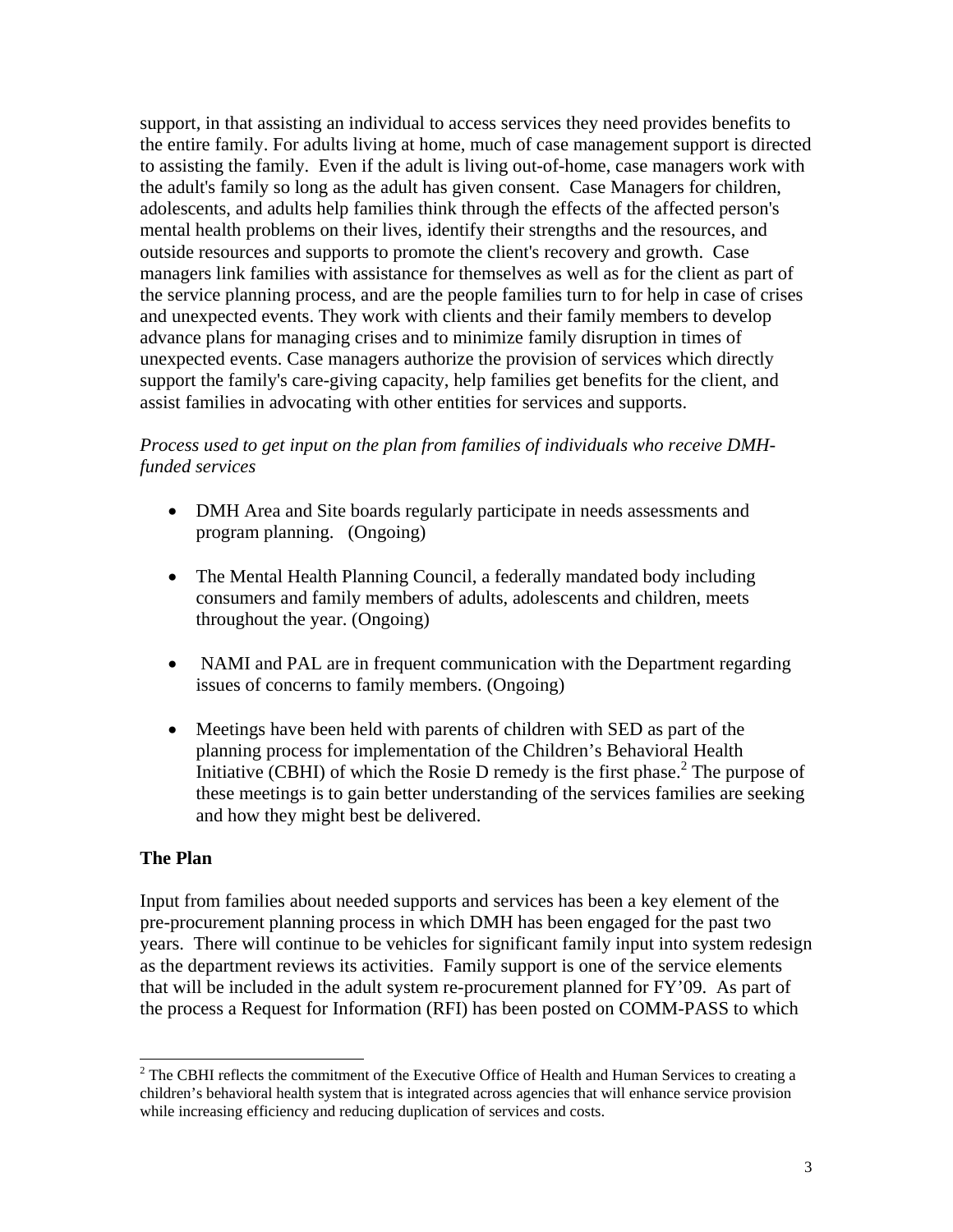any interested party can respond. Feedback from the RFI on this topic will be carefully considered in development of the final RFR that will be issued in FY'09.

For children and adolescents, service system planning is intertwined with planning for implementation of the CBHI, of which the remedy to the Rosie D lawsuit is the first phase. The population directly affected by the remedy (MassHealth members from birth to 21 with serious emotional disturbance) includes many families who are now included in the DMH service population. Therefore, as the CBHI implementation rolls out, DMH will be reviewing the ways it purchases and delivers services in order to reach the goal of having a support system for families of children with serious emotional disturbance that addresses child and family needs regardless of the family's insurance status or particular agency involvement. Input from families of youth up to age 21 solicited through meetings of parents as part of the CBHI implementation process will be used to guide thinking about the DMH child-adolescent system. More specific input will be solicited from families closer to the time for the next DMH procurement of child-adolescent services.

Through administrative processes, staff assignment and procurement, DMH will continue to address key concerns raised to date by families, to the extent that resources allow. Specific recommendations to enhance family support include:

- Make information about DMH and its services easier for families to obtain
- Improve access to services having their child be able to access the appropriate services in a timely manner is a significant way to decrease the burden on families
- Continue to focus assessment and services on a strengths-based, child and family centered approach
- Work with providers so that they can do a better job informing families about their family member's diagnosis
- Provide peer support for family members and build it in at various levels of the service delivery system
- Increase availability of respite care
- Invite families to serve on human rights committees
- When informally or formally requesting input from families about their experiences with DMH, clearly state to families that we are soliciting their input to improve the system and assure families understand their responses are included in Chapter 171 planning
- Recognize that adults who are parenting while trying to cope with their own mental illness need specialized services and supports, for themselves and for their children
- Make sure that "crisis plans" for adults address what will happen to their children
- Keep the focus on "recovery" for adults –provide them with the opportunity to become effective, capable independent adults (and parents)

DMH has enhanced its websites and public information materials to make information about DMH services more available. In 2008, the Consumer Affairs Office was consolidated with the agency's Communications Office to create the Office of Communications and Consumer Affairs. This office is headed by a director who is a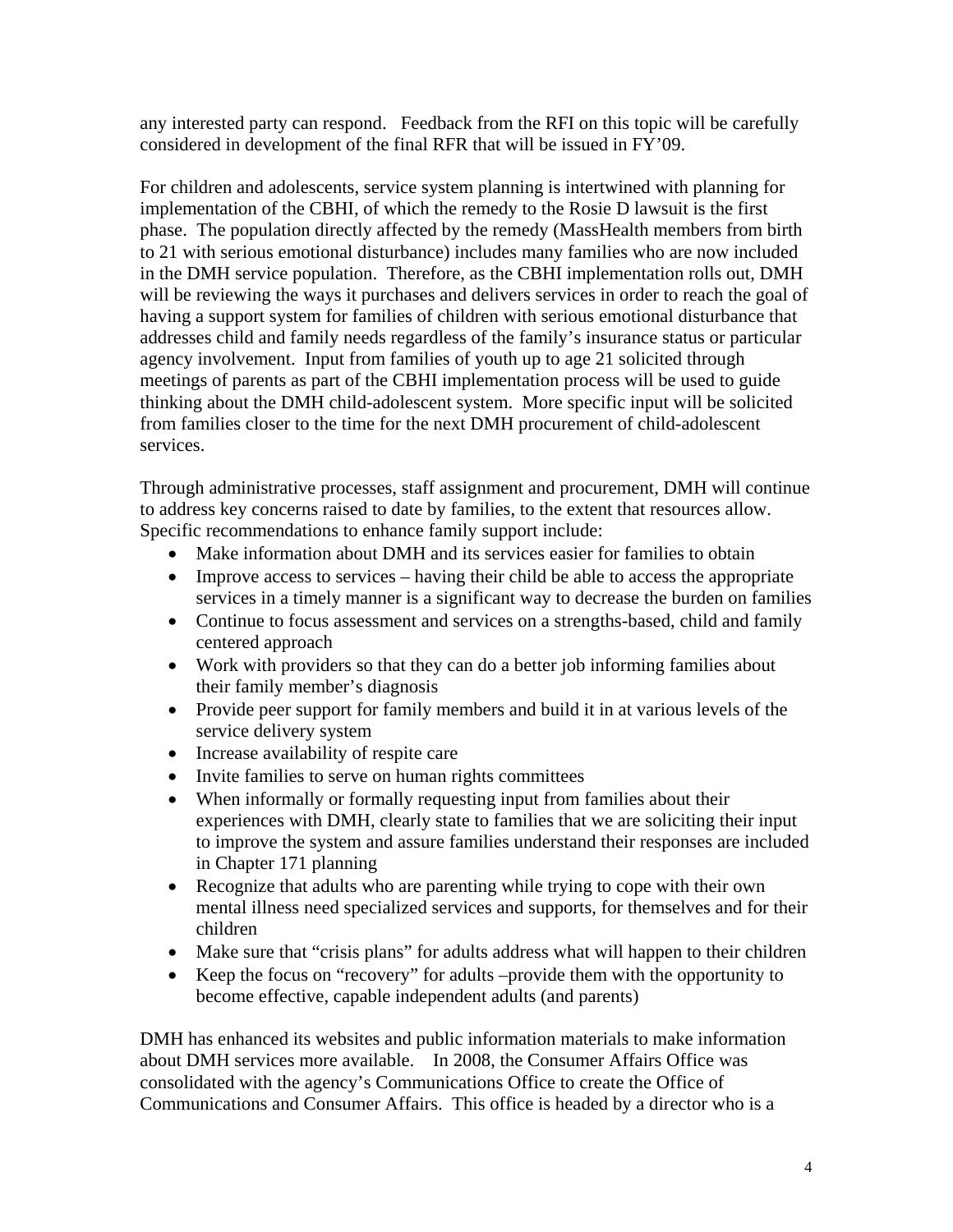family member and who oversees all internal and external communications for the Department. Nearly one-fourth of all calls fielded by the office come from family members of consumers. Staff includes the Director of Consumer Affairs, the Consumer Affairs Information and Referral Specialist, and the Communications Coordinator.

The DMH family support initiatives discussed below represent DMH's response to date to the input given by families through the ongoing DMH processes of constituent involvement in program development. Parents and family members have been involved in both the design and implementation phase of these initiatives. Specific levels of involvement are identified below as part of the discussion of the activity.

## **I. Family Empowerment**

## **Current Initiatives**

Family members are represented on the Commissioner's Statewide Advisory Council. Parents of both adult and child mental health consumers are also key members of the State Mental Health Planning Council. The Council must review and approve the annual State Mental Health Plan and the Implementation Report that Massachusetts submits in order to receive federal funds through the community mental health services block grant. Parents are represented on the statewide Professional Advisory Committee on Children's Mental Health, an independent group that has been in existence for 28 years and that advocates at the state level on issues related to the mental health of children and adolescents.

The Area and Site-based structure of DMH also promotes family empowerment. Family members are represented on Site and Area Boards that advise on local program development, regulations, statutes and policies. Family members participate in the service procurement process through participating on proposal review committees that make recommendations to the Department about contract awards and also participate in local committees that work on the details of refining and improving the quality of services.

DMH contracts with the statewide organization of PAL, which is responsible for making sure that the voices of parents and family members of children with mental health needs are represented in all policy and program development forums both within DMH and in other state agency and interagency forums. PAL provides training to a network of 43 family support specialists to enhance their advocacy skills. PAL maintains regular communication with the local support groups facilitated by family support specialists, and, through them, solicits input on proposed changes to state and federal laws, regulations, and program designs that affect children with mental health challenges. PAL provides feedback to DMH staff about problems that parents are experiencing in regard to service access and quality based on information from support groups, surveys that it conducts, and calls to the office. PAL members have also been frank about the fact that , beyond the child identified as the client, family members often have their own needs, and PAL has advocated for service provision that that is built on an understanding of the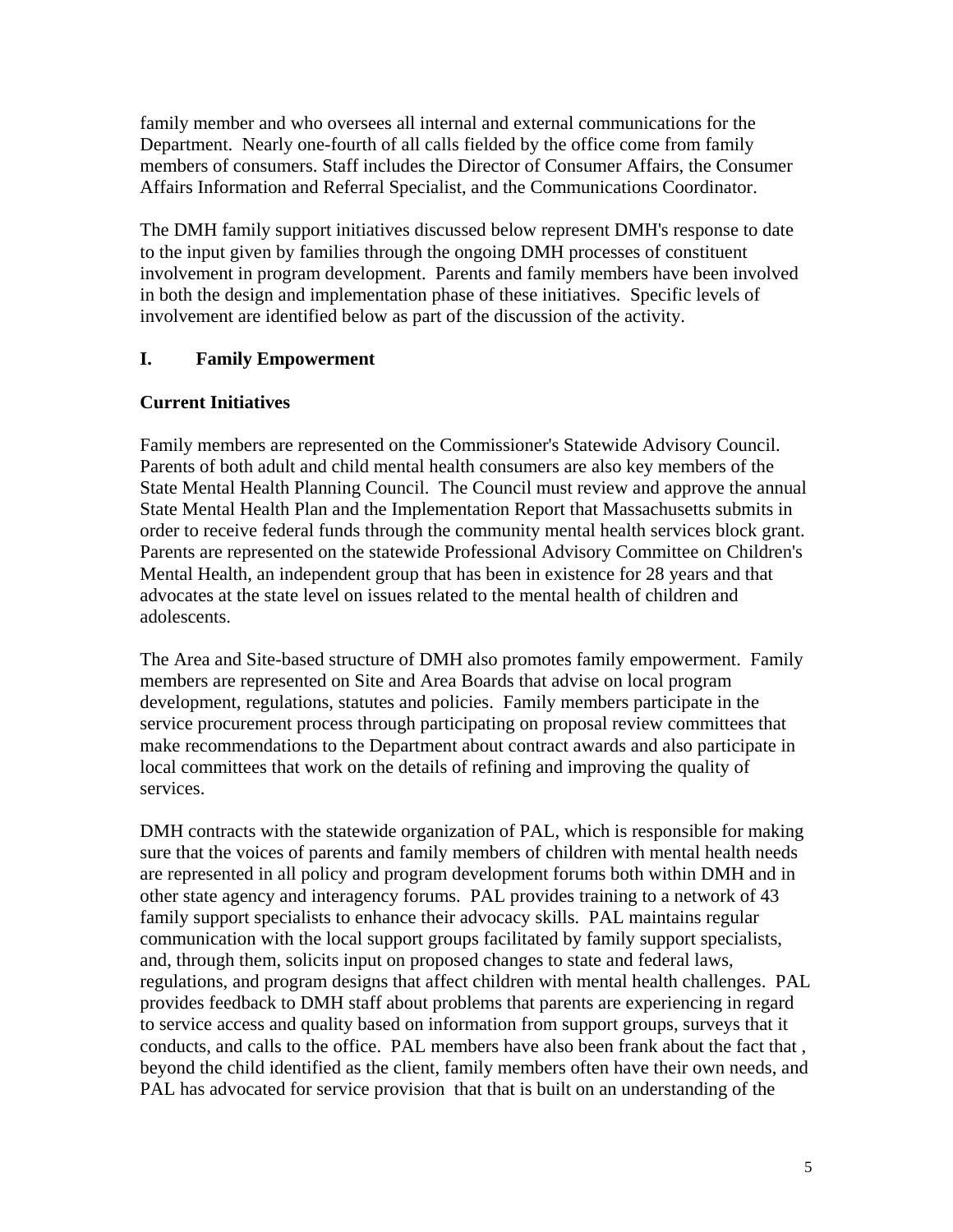needs and strengths of both the child and the family. In FY'08, the Mass Behavioral Health Partnership funded PAL to provide training on parent empowerment, advocacy, and knowledge for parents with MassHealth coverage, and for individuals who were parent support workers. DMH staff maintain regular communication with PAL and with representatives of other parent organizations serving families whose children have mental health needs. DMH also maintains close ties with Adoptive Families Together (AFT), an organization of adoptive families that now operates as a program of the Massachusetts Society for the Prevention of Cruelty to Children. AFT provides support groups across the state and develops written material to help educate and assist parents in advocating for the best services for their children. DMH makes AFT materials available through the DMH-funded family support specialists.

## **New Initiatives**

The DMH procurement planning process has offered structured opportunities for input from families of both child and adult clients. Finalizing planning for adult service was the overarching DMH initiative for FY'08. The Adult system will put a large portion of its community system out to bid in FY'09, including family support. The Child and Adolescent Division will continue to plan for implementation of the CBHI and develop a strategic vision for re-procurement of DMH funded services. The expectation is that this will lead to creation of a child/adolescent service system that is more family-driven and family-centered. For adults, the system will promote independence while at the same time be supportive of families of adult clients, many of whom continue to be a key resource for their adult children, even when those children live out of home. The Department's focus on Transition Age Youth has highlighted the need for DMH to teach families how to best promote independent living skills in their offspring. DMH will continue to work on the question of how to support family members of clients who are their own guardians who choose not to involve their families in their treatment, as those family members often feel distraught and frustrated by being cut out of the process of helping a loved one.

## **II Family Leadership**

## **Current Initiatives**

NAMI's "Family to Family" curriculum utilizes a train-the-trainer model to help families with children of all ages learn essential skills relevant to caring for a family member with mental illness and become knowledgeable about available interventions and resources. Trainers then run groups in their local areas and thus continue to build an informed family base. In addition, NAMI trains family members to co-facilitate support groups for families. Parents of DMH clients also participate in trainings offered through Families Organizing for Change that focus on advocacy strategies. PAL provides monthly trainings for family support specialists that build skills in specific areas, such as effective advocacy with schools and insurers and evidence based treatments. Family support funds are used to pay for expenses associated with attending conferences and trainings. Parents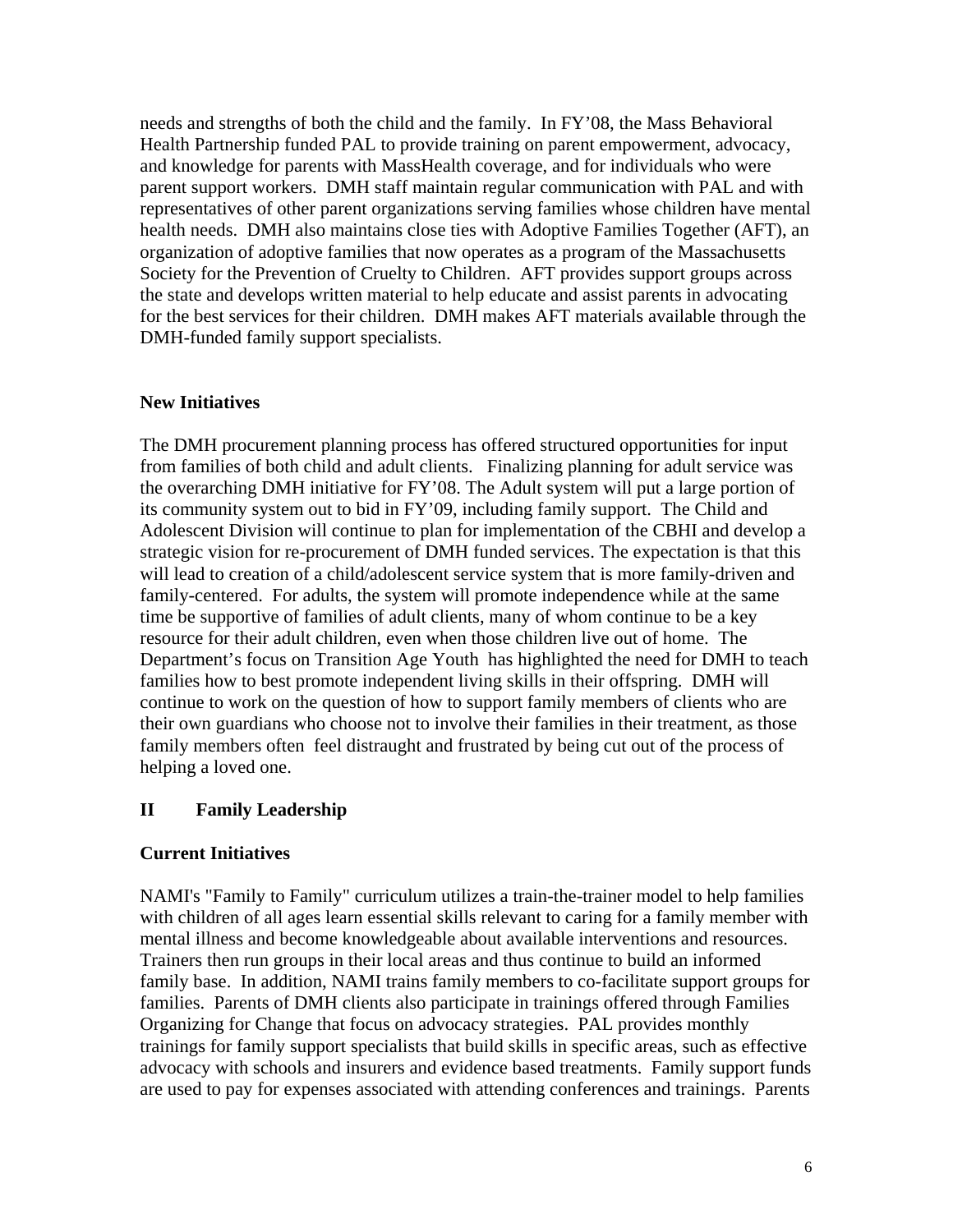from across the state attend and often present at the annual national conference of the Federation of Families for Children's Mental Health, the annual children's mental health research conference sponsored by the Research and Training Center of Florida State University, and the annual Building on Family Strengths conference sponsored by the Research and Training center of Portland State University. Finally, as noted above, PAL has provided training on family empowerment for parents of Medicaid enrollees.

Parents co-chair the Family Advisory Committee of the Massachusetts Behavioral Health Partnership and serve on the Advisory Committee for the Massachusetts Child Psychiatry Access Project. They are represented on the EOHHS Children's Behavioral Health Advisory Council and on its various subcommittees and participate on the statewide Steering Committee for the Coordinated Family Focused Care (CFFC) projects. CFFC is a MassHealth interagency service delivery model operating in five cities that includes family support specialists as part of the core staff, promotes an ongoing partnership of families and professionals in service planning, and incorporates family supports in the range of offered interventions. Parents serve on each of the local CFFC steering committees, which offer additional venues in which parents can exercise leadership. Parents serve on the Department of Education's Statewide Advisory Committee for Special Education. .

PAL and DMH serve on the Steering Committee of the Consortium for Children with Special Health Care Needs which brings together parents, government agencies, and health and mental health providers to develop more responsive and integrated systems of care for families. A PAL family support specialist has chaired the Family Participation Work Group whose aim is to disseminate information on effective strategies for assuring participation of parents in medical care. The Work Group is building on its successful pilot of a Family Partners' Initiative that paired health-care organizations, including a pediatric practice, a health plan, and a university public health program, with parents or other family members caring for a child with special health care needs to develop more family responsive practice.

## **New initiatives**

Family members will be actively involved in DMH system design and service planning activities to assure that the proposed services address needs for family support at all levels. PAL is working with EOHHS, which is responsible for implementing the CBHI, in the Secretariat's ongoing efforts seeking input on service design from families through parent forums, RFIs, and parent representation on various committees.

# **III Family Support Resources and Funding**

# **Current Initiatives**

In FY'08, DMH spent almost \$ 4,300,000 for case management services for children and adolescents, not including the cost of supervision. As noted above, parents are usually the legal guardians, and the ones responsible for their children's care, and thus most case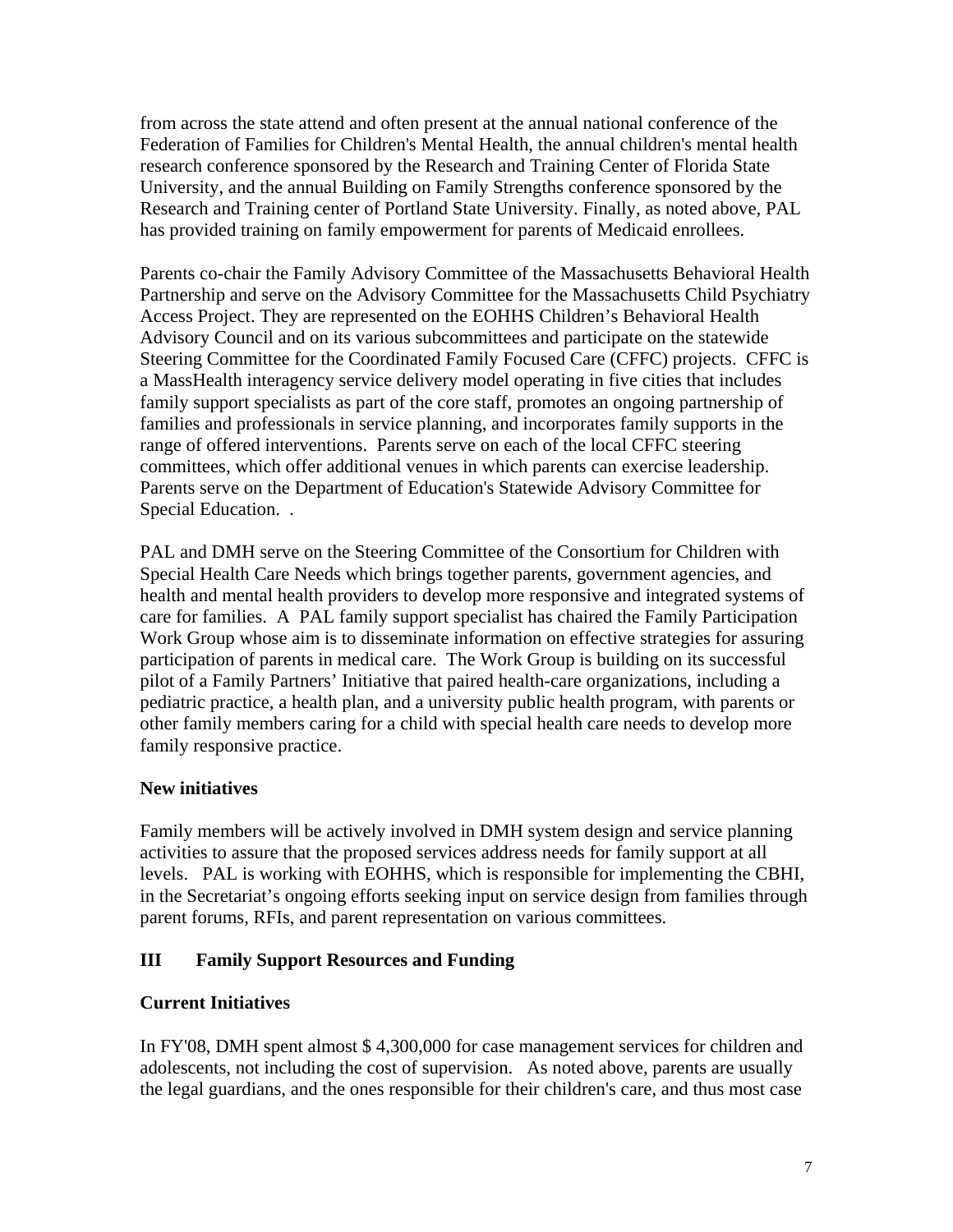management activities are designed to support parents in their role. Case Managers work with parents to develop a child's Individual Service Plan and check in with the family regularly. They are available to families to help resolve situations as they arise. DMH Case Managers can assist parents of child and adolescent clients, who may have their own mental health and substance use issues, to obtain appropriate services DMH spent about \$19,410,00 in FY'08 for case management for adults. Approximately 25% of adult clients live with their families, and, for those who receive case management, a significant portion of case management activity is directed to supporting the family in maintaining the client at home. Approximately \$2,500,000 of the adult case management budget can be considered as family support.

DMH allocated \$18,341,816 for individual and family flexible support, direct services for families of children and adolescents who have been determined eligible for DMH continuing care services, or who require immediate intervention. The contract reporting mechanism does not distinguish how much is spent on direct services for the individual as opposed to support to the family to enable the child or adolescent to remain at home, but contract managers estimate that at least half of this money is spent on family support. Most respite care for families is funded through these flexible support contracts. Moreover, DMH also had \$1,264,655 in respite care-specific contracts for children and adolescents. The most common goal of respite care for children and adolescents is to provide relief for families.

DMH funds some family support activities that are not restricted to individuals who have been determined eligible for DMH services. In FY'08, DMH contracted with NAMI for \$244,738.00 and with PAL for \$200,000.00. The total dollar amount in Area-based contracts for family support is about\$1,625,000 which includes services provided by 43 locally based family support specialists and those working in the Department of Children and Families-Department of Mental Health Collaborative Assessment Program. Parent education, parent support groups, training and leadership development, and parent mentoring activities are some of the activities offered with these funds. By enabling parents to increase their knowledge and get emotional and practical support from other parents, these activities enable many families to support their child's growth without the necessity of formal state agency involvement.

Also, DMH provided **\$**57,347.00 to the Clubhouse Family Legal Support Project (CFLSP), which was established in 2000 and which is also supported by the Massachusetts Bar and the Boston Bar Foundations. The project attorney, working with the Mental Health Legal Advisors Committee legal team and several clubhouses, provides legal representation to low income parents with mental illness who are at risk of losing custody and/or contact with their children. The project is proving effective in helping some parents regain or retain custody, and helping others gain visitation rights.

As noted above, DMH provides flexible funding to families of children and adolescents through individual and family flexible support and/or intensive wraparound contracts with mental health providers. If the DMH Individual Service Plan that is developed collaboratively by the Case Manager and the parent or guardian calls for family support,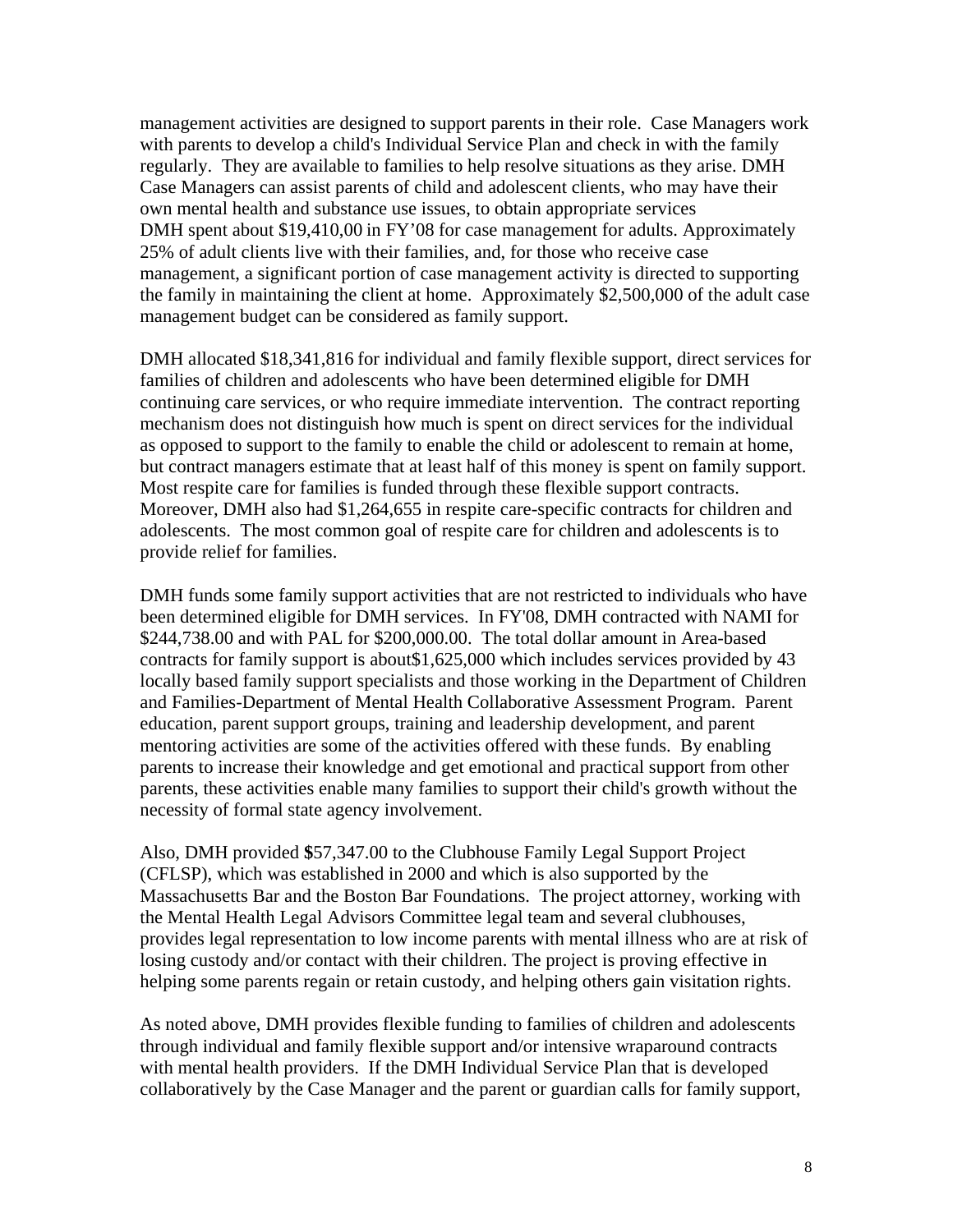the family is referred to the flexible support/wraparound provider. The provider then draws up an initial program specific treatment plan with the family, indicating the family support services to be provided either by the agency's staff or by services purchased on behalf of the family, or through vouchers given to the family. The provider is responsible for assuring that expenditures support the treatment goals for the child or adolescent. Supports are changed to address new needs or circumstances with the agreement of the family and the provider. The flexible support provider or the Case Manager authorizes respite care services.

## **New initiatives**

DMH will continue to be engaged in system redesign activities this year, including securing input from families as to services and structures that will facilitate service access. As noted above, DMH has taken concrete steps through use of the internet and printed materials to improve awareness of mental health services and has modified its application forms to simplify access. During FY'08 DMH reviewed the impact of the new Request for Services application on the system, made changes based on feedback from the first few months of use, and will continue to analyze the data. DMH will start re-procuring the adult community-based system of care in FY'09. DMH will continue to be involve during this next year in interagency planning activities related to implementation of the CBHI, including looking at family support resources and funding.

## **IV Accessing Services and Supports**

The legislated mission of DMH calls for a focus on serving adults with serious mental illness and children and adolescents with serious emotional disturbance who have continuing care needs that cannot be addressed by acute care services. DMH's budget is predicated on the assumptions that the acute care sector will fulfill its role, that insurers included under the state's parity legislation will fund the mental health services identified in the legislation, and that generic community agencies and organizations, given some assistance, can and will serve most children and adults, including those with mental health needs. DMH has been working closely with the Division of Insurance and the Office of Patient Protection at DPH to arrive at definitions of Intermediate Care services covered under the parity law, and to identify data that should be collected about service utilization of intermediate level of care services.

One approach DMH has taken to assuring access to services is to foster educated consumers and families who can advocate for high quality acute care services and necessary funding. It should be noted that for adults, unless the parent is the legal guardian, DMH cannot contact the family without the client's permission. Thus, outreach work targets both families and adult consumers themselves. DMH funds entitlement specialists who provide training and who work with consumers and families around access to the full array of entitlements and supports for individuals with mental health problems, including Medicaid, private health insurance coverage, SSI and SSDI, housing and legal aid. Both PAL and NAMI provide information to families regarding access to DMH services, and other means of securing and paying for mental health services. Since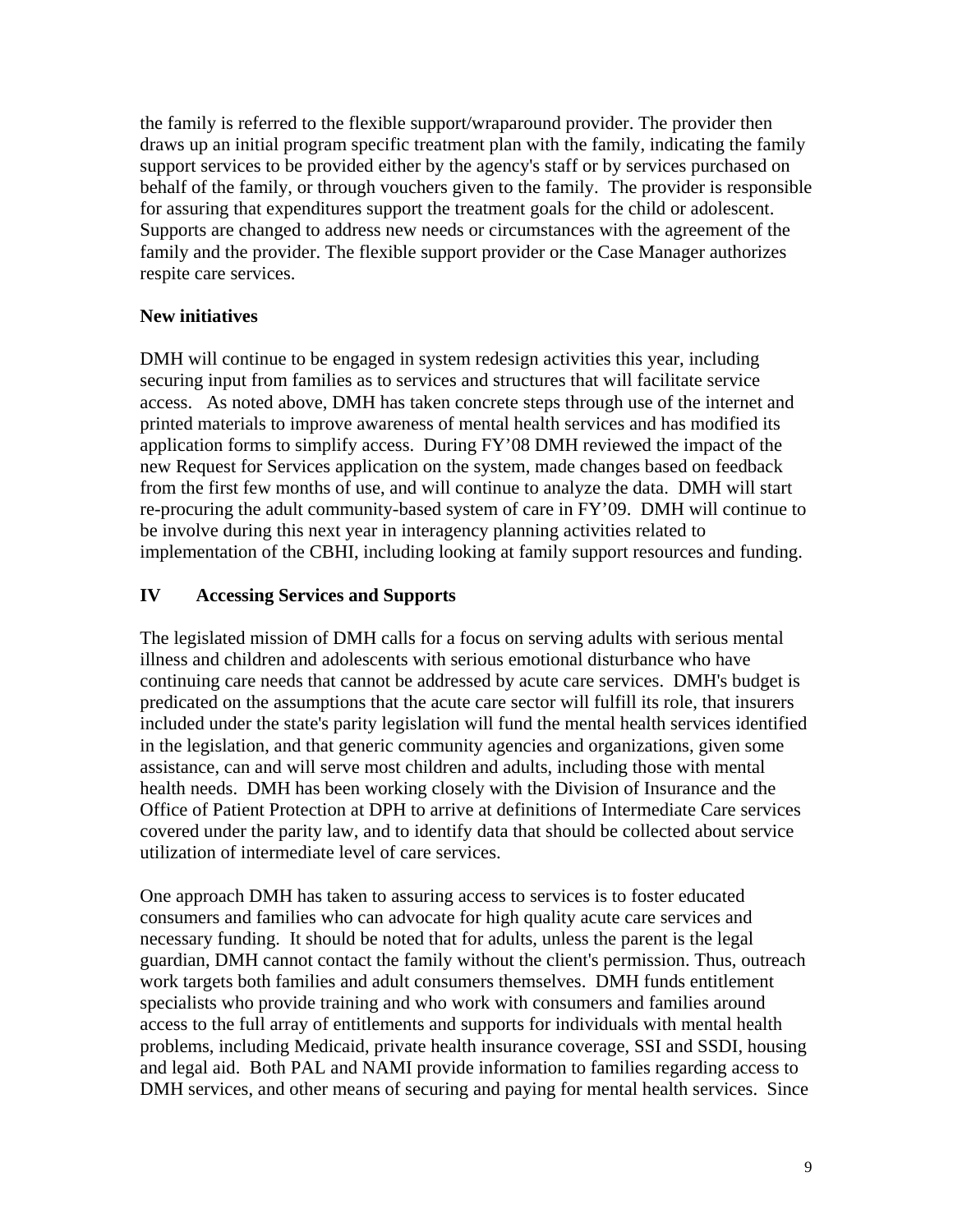most children and adolescents with serious emotional disturbances also have special education needs, PAL, family support specialists and Case Managers are a resource for parents around special education services and appropriate school plans for children with mental health challenges.

DMH does extensive outreach and training with community agencies and organizations to make them aware of DMH services not requiring eligibility, such as education and family support activities sponsored by NAMI and PAL, as well as to inform them about the services available to individuals who meet DMH eligibility criteria. The toll-free Consumer Help-line at DMH fields calls from families as well as from clients. In FY'08, the line received a total of 1494 calls including 305 from individuals who identified themselves as consumers and 343 from family members. For children and adolescents, DMH also works collaboratively with Adoptive Families Together, the Federation for Children with Special Needs, the Consortium for Children with Special Health Care Needs, and Families Organizing for Change (an organization focused on individuals with developmental disabilities and mental retardation which is increasing drawing families whose children have behavioral health problems) to assure that they know what services DMH can offer. DMH provides training to acute care psychiatric units, and to other state agencies such as the Department of Children and Families to keep them abreast of DMH services and eligibility requirements.

NAMI has a statewide information and referral line that services thousands of callers a year. Through these calls and other requests, NAMI-MASS mails and distributes approximately 10,000 informational packets a year, covering topics ranging from the basics of mental illness to issues surrounding guardianship. The PAL Central Office distributes a newsletter to more than 4000 individuals. Area-based parent coordinators, part of the PAL family support network, serve as local information and referral resources.

General community information campaigns are conducted by the Massachusetts Association for Mental Health (MAMH) as part of its campaign to combat the stigma of mental illness. Media are particularly involved during the month of October to promote the National Depression Screening Day, and also during May, which has been designated nationally as Mental Health month. The first week in May is Children's Mental Health Week. The DMH Areas and family support specialists sponsor numerous activities to increase knowledge about child mental health and the successes that youth with mental health issues can achieve. Local activities this past year included photography shows of work done by youth, Area-wide conferences with youth performances and distribution of informational materials to libraries, schools, and pediatricians' offices.

DMH and the Department of Children and Families continue to collaborate to assure that caregivers with mental illness involved with the child welfare system receive the services they need. In January 2002, DMH changed its adult eligibility guidelines to require that adult applicants be asked if they are involved with the Department of Children and Families, and if so, to offer short-term DMH services while their applications are being considered. The Areas report annually on service provision to this population. In FY'08, 90 adults who completed applications indicated Department of Children and Families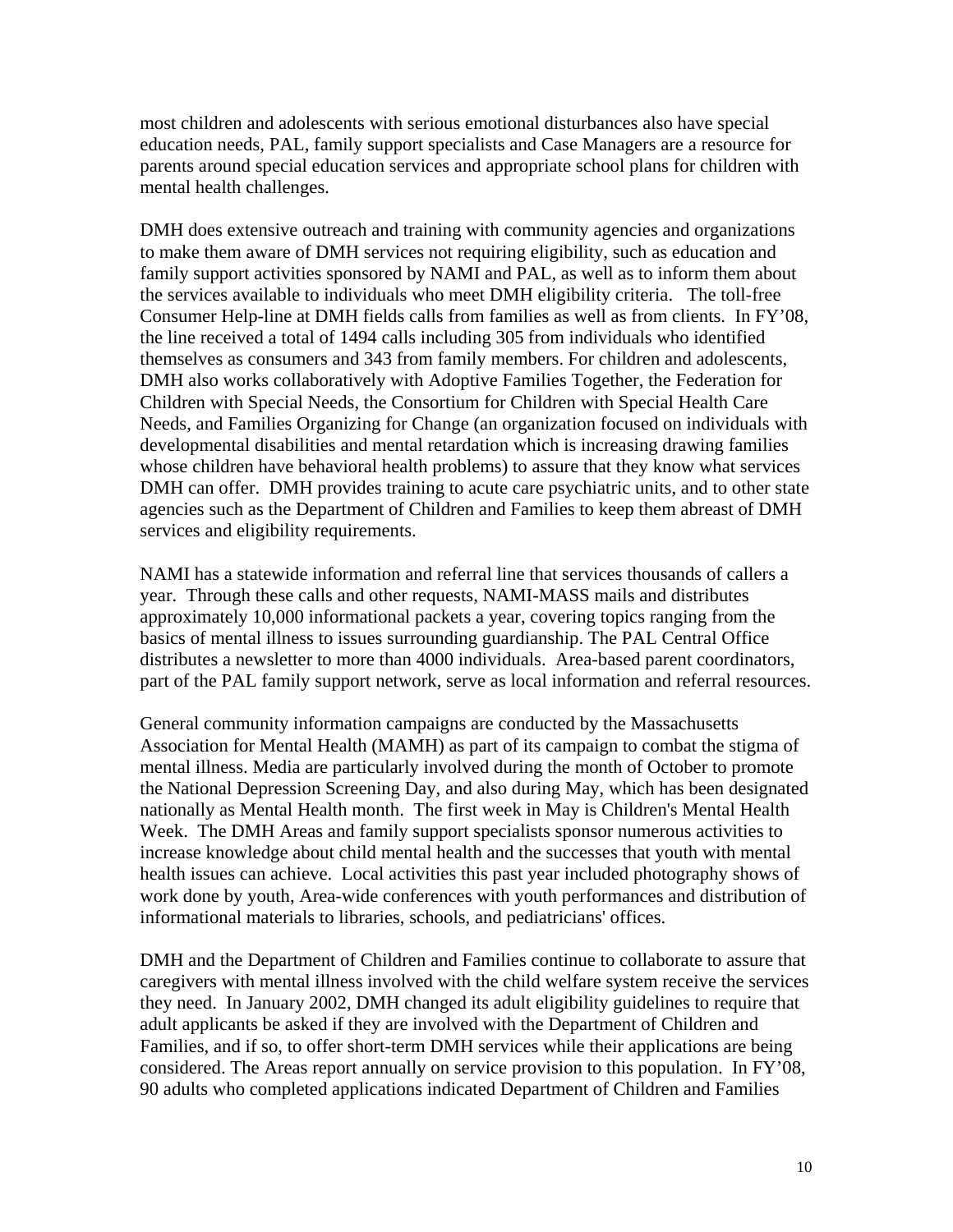involvement, and 58% were offered short-term services (some went immediately to long term services). Of that group, 81% accepted the short-term services offered which, most frequently, were case management and Community Rehabilitation Support. The new DMH Request for Services asks all adult applicants if they are parents, as any individual involved with the mental health system may need parenting support, for the benefit of the child as well as the adult.

The impact of parental mental illness on child well-being is increasingly documented in research. There are parent support groups at Employment Options and Atlantic House clubhouses. DMH continues to participate on the State-Wide Advisory Group for Parents with Mental Illness and their families created through the University of Massachusetts Medical School (UMMS). This group includes representatives from DMH, PAL, UMMS, Employment Options, the Cole Resource Center, Mental Health Legal Advisors Committee, Wayside and Rosie's Place. DMH makes a significant contribution to the research and intervention projects developed by the Parents' Project team at the UMMS Center for Mental Health Research. DMH administrators, staff, and clients are key stakeholders in identifying the team's agenda, implementing projects, and disseminating findings to the field, consumers and family members. A DMH staff member serves on the Steering Committee of the Family Options Project which is implementing and testing an innovative psychosocial rehabilitation intervention for parents with serious mental illness and their children. Researchers from the University of Massachusetts Medical School and Employment Options, Inc., a psychosocial rehabilitation clubhouse agency, are partnering to study both the process of implementing a family intervention and its outcomes.

#### **New Initiatives**

As noted above, the need to increase community knowledge about mental health, to educate the community about the availability of services and to improve access to services have all been identified as priorities for DMH during the planning process to date. DMH will continue to work on this issue. Some items may be addressed through the DMH administrative changes, some through the new adult procurement. The particular support needs of families of children from birth to age 21 will be considered as part of the planning processes for the CBHI, with attention given to identifying the supports that can be provided with Medicaid funding and those that require state dollars. Recognizing that transition age youth who are parenting have some unique issues, Family Options will be testing a model that uses a parent coach and peer mentor to address some family needs and track implementation experience which will further inform agency specific and statewide strategies to address needs of families of older adolescents and young adults.

## **V Culturally Competent Outreach and Support**

All services are made accessible to individuals and families as needed. If English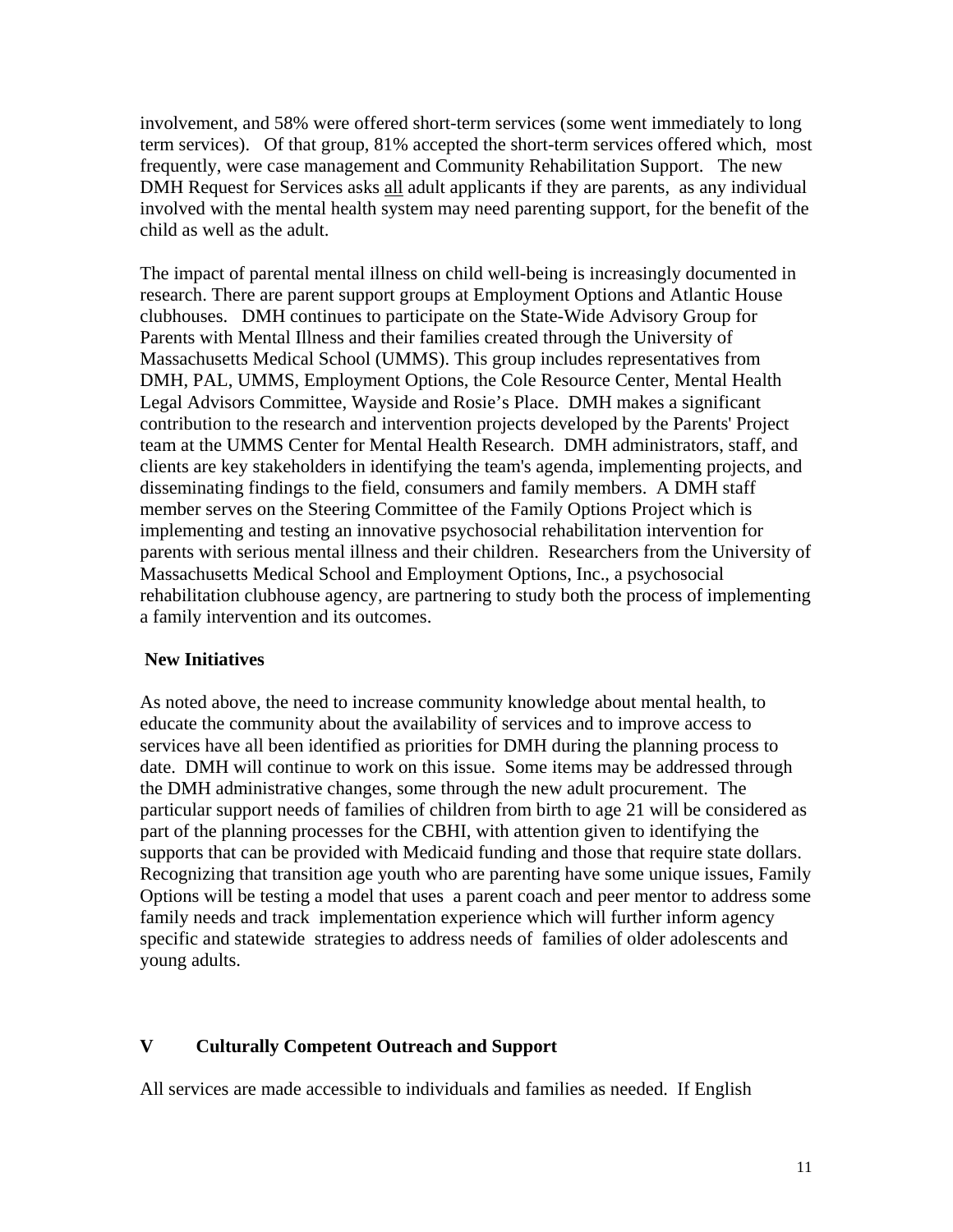proficiency is limited, then interpreter services are made available. Likewise, interpreters are made available for individuals who are deaf and hard of hearing. DMH attempts to insure that all written materials are available in the client's preferred language. Translations are done, as needed, for individuals for client-specific matters. The DMH Office of Multi-Cultural Affairs (OMCA) reviews DMH-prepared documents to assure that they are culturally appropriate for all populations. OMCA participates in community dialogues, provides trainings and presentations as part of its regular activities and offers cultural competence consultations as well as informal referrals for DMH staff and providers. In addition, the Department has a Multi-cultural Advisory Committee (MAC) that advises the Commissioner and the OMCA director.

OMCA completed its second three-year plan and is in the process of developing its third Cultural Competence Action Plan (FY2009-20011), placing DMH's mission of cultural and linguistic competence into action. The five domains to be addressed are Infrastructure, Services, Community Partnerships, Workforce, and Quality Improvement.

Examples of recent accomplishments include:

- Developed and won acceptance for questions to be incorporated into the Massachusetts Child and Adolescent Needs and Strengths tool (CANS) that will be used by all Massachusetts Medicaid providers, DMH, and the Department of Children and Families. These questions address the family's perception of mental health, their health seeking behavior, and their style of communicating distress, which when known by providers at the outset make it easier to engage families in service.
- Actively participated in the Children's Behavioral Health Advisory Council and on the Clinical and Outcomes Workgroups to ensure equitable and quality care for culturally and linguistically diverse populations.
- With MAC, jointly produced recommendations on development of a diverse workforce and best mental health service models that maximize the available human resources from the refugee and immigrant communities. Also, identified local and national service models that reduce barriers of accessibility and reduce disparities in mental health care for the at-risk population.
- Initiated a pilot project in geo-resource mapping to identify the degree of availability and the gaps in cultural and linguistically relevant services in areas with critical masses of racial and ethnic populations.
- Instituted monthly tracking and utilization of interpreter and translation services by language by DMH Areas and Sites
- Served as a key participant in the Massachusetts Initiative for Multi-Cultural Outreach, a collaboration between DMH, the Office for Refugees and Immigrants and other state agencies to enhance disaster mental health preparedness and response, as well as support positive mental health.
- Collaborated with the Massachusetts Behavioral Health Partnership (MBHP) and the Mental Health and Substance Abuse Corporations of Massachusetts in a performance incentive project to determine whether contractors met the needs of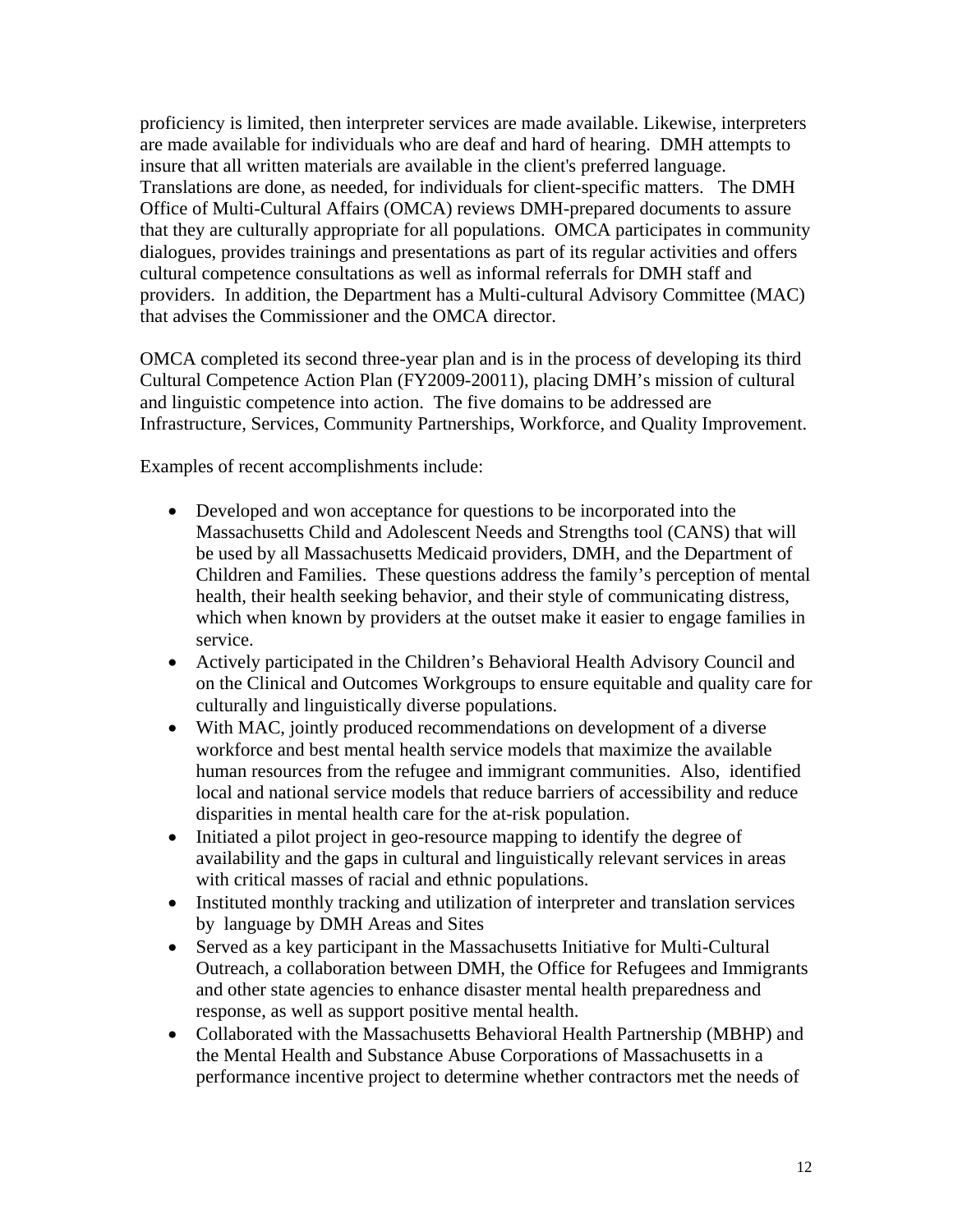non-English speaking and culturally diverse MassHealth recipients and proposed recommendations to enhance the capacity of the provider network.

## **New Initiatives**

The Office of Multi-Cultural Affairs will continue to be an active participant in the service procurement process for adult and child DMH services and in the planning processes for the CBHI. Making sure that there is equal access to service for all ethnic and racial populations and that services are culturally appropriate are two benchmarks against which all recommendations and procurement materials will be measured. DMH will track data on health care disparities within the structure of its Quality Council and quality improvement activities. In addition, DMH will produce a workforce development plan that reflects the diversity of the state's population, with the aim of attracting qualified candidates, fostering staff retention and promoting public sector work.

## **VI Interagency Collaboration**

DMH is engaged in numerous activities with EOHHS and the agencies under its aegis as EOHHS takes steps to create a seamless system of care that is easy for families to navigate. DMH also continues to work in collaboration with the Department of Public Health and other EOHHS agencies to include individuals/families who have special health needs in regional disaster planning initiatives. DMH participated with the Massachusetts Association of Older Americans, Executive Office of Elder Affairs, the Massachusetts Aging and Mental Health Coalition in producing the second edition of "Eliminating Barriers to Mental Health Treatment: A Guide for Massachusetts Elders, Families, and Caregivers", a resource in great demand within the state and which federal officials are recommending as a national model.

DMH continues to participate in the oversight of four interagency initiatives that incorporate family-driven service planning, the use of family support specialists, and family supports as critical components. These interagency projects all aim to prevent out-of-home placement through provision of intensive wraparound services, including family supports, for children and their families and through interagency engagement with families in service planning. The projects are:

- CFFC, described above;
- Central Massachusetts Communities of Care, a federally funded system of care demonstration project;
- Mental Health Services Program for Youth, a project housed at Neighborhood Health Plan that now serves five communities;
- Collaborative Assessment Program (CAP), a statewide DMH- Department of Children and Families program with some Medicaid funding.

DMH is also a key player in ongoing discussions of family support as it relates to the implementation of the Rosie D remedy and the Children's Behavioral Health Initiative. The Department also participates in numerous committees about child and adolescent services with the Department of Education, the Department of Public Health, and the